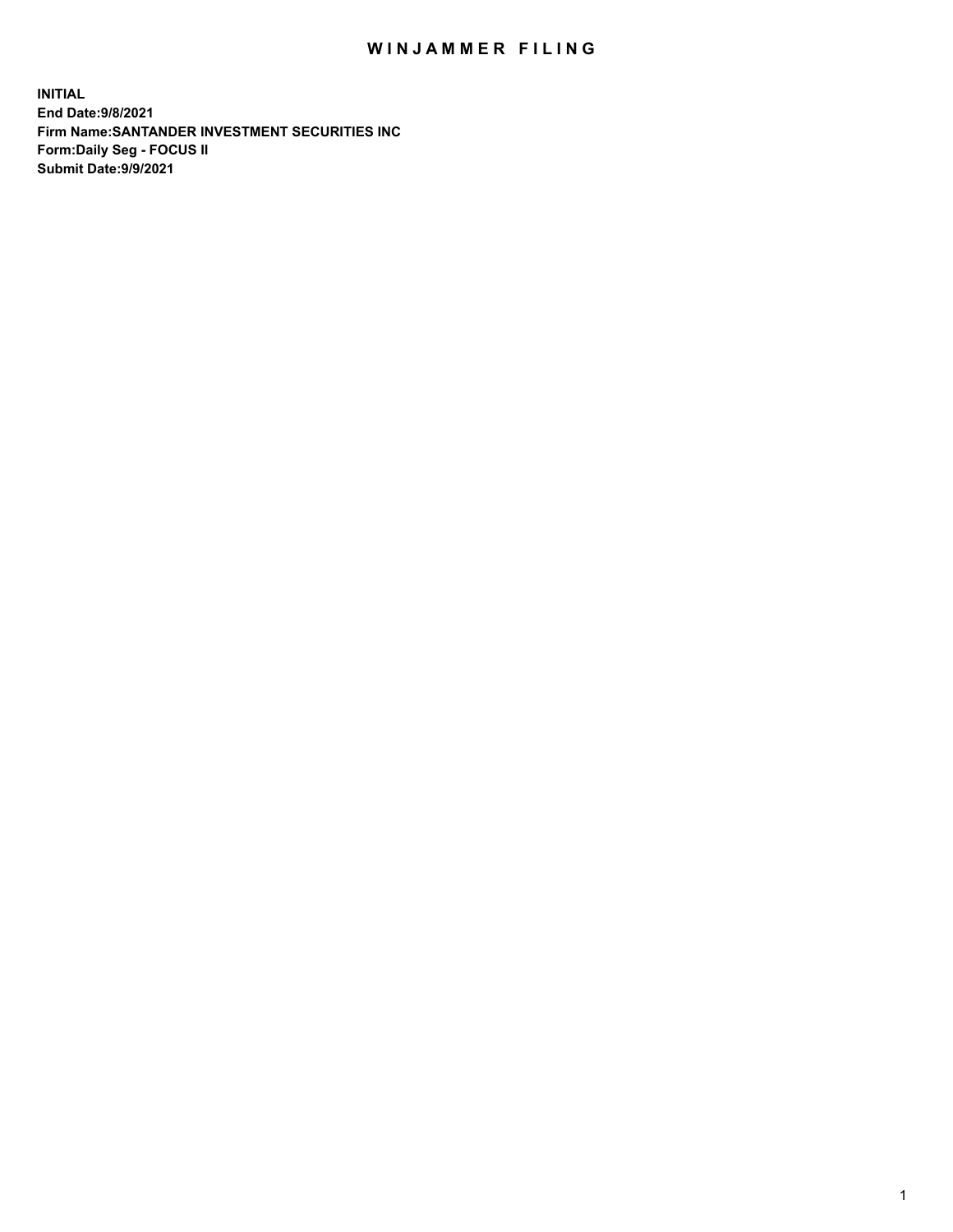**INITIAL End Date:9/8/2021 Firm Name:SANTANDER INVESTMENT SECURITIES INC Form:Daily Seg - FOCUS II Submit Date:9/9/2021 Daily Segregation - Cover Page**

Name of Company **SANTANDER INVESTMENT SECURITIES INC** Contact Name **Richard Ro** Contact Phone Number **(212) 350-3662** Contact Email Address **richard.ro@santander.us** FCM's Customer Segregated Funds Residual Interest Target (choose one): a. Minimum dollar amount: ; or **70,000,000** b. Minimum percentage of customer segregated funds required:% ; or **0** c. Dollar amount range between:and; or **0 0** d. Percentage range of customer segregated funds required between:% and%. **0 0** FCM's Customer Secured Amount Funds Residual Interest Target (choose one): a. Minimum dollar amount: ; or **0** b. Minimum percentage of customer secured funds required:% ; or **0** c. Dollar amount range between:and; or **0 0** d. Percentage range of customer secured funds required between:% and%. **0 0** FCM's Cleared Swaps Customer Collateral Residual Interest Target (choose one): a. Minimum dollar amount: ; or **0** b. Minimum percentage of cleared swaps customer collateral required:% ; or **0** c. Dollar amount range between:and; or **0 0**

d. Percentage range of cleared swaps customer collateral required between:% and%. **0 0**

Attach supporting documents CH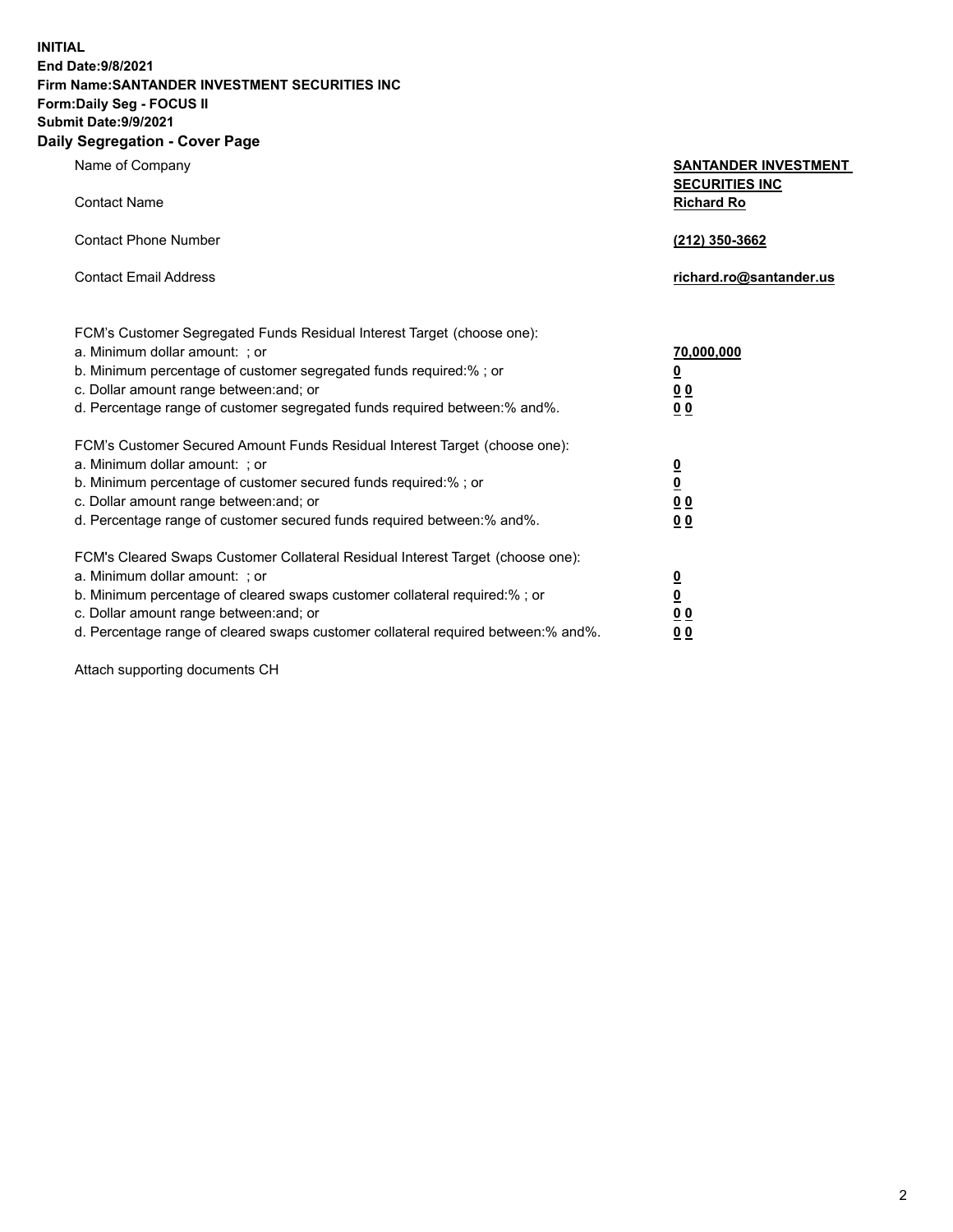## **INITIAL End Date:9/8/2021 Firm Name:SANTANDER INVESTMENT SECURITIES INC Form:Daily Seg - FOCUS II Submit Date:9/9/2021 Daily Segregation - Secured Amounts** Foreign Futures and Foreign Options Secured Amounts

|                | Amount required to be set aside pursuant to law, rule or regulation of a foreign<br>government or a rule of a self-regulatory organization authorized thereunder | $0$ [7305]        |
|----------------|------------------------------------------------------------------------------------------------------------------------------------------------------------------|-------------------|
| $\mathbf{1}$ . | Net ledger balance - Foreign Futures and Foreign Option Trading - All Customers                                                                                  |                   |
|                | A. Cash                                                                                                                                                          | $0$ [7315]        |
|                | B. Securities (at market)                                                                                                                                        | $0$ [7317]        |
| 2.<br>3.       | Net unrealized profit (loss) in open futures contracts traded on a foreign board of trade                                                                        | $0$ [7325]        |
|                | Exchange traded options                                                                                                                                          |                   |
|                | a. Market value of open option contracts purchased on a foreign board of trade                                                                                   | $0$ [7335]        |
|                | b. Market value of open contracts granted (sold) on a foreign board of trade                                                                                     | $0$ [7337]        |
| 4.<br>5.       | Net equity (deficit) (add lines 1. 2. and 3.)                                                                                                                    | $0$ [7345]        |
|                | Account liquidating to a deficit and account with a debit balances - gross amount                                                                                | $0$ [7351]        |
| 6.             | Less: amount offset by customer owned securities                                                                                                                 | 0 [7352] 0 [7354] |
|                | Amount required to be set aside as the secured amount - Net Liquidating Equity<br>Method (add lines 4 and 5)                                                     | $0$ [7355]        |
| 7.             | Greater of amount required to be set aside pursuant to foreign jurisdiction (above) or line                                                                      | $0$ [7360]        |
|                | 6.                                                                                                                                                               |                   |
|                | FUNDS DEPOSITED IN SEPARATE REGULATION 30.7 ACCOUNTS                                                                                                             |                   |
| 1.             | Cash in banks                                                                                                                                                    |                   |
|                | A. Banks located in the United States                                                                                                                            | $0$ [7500]        |
|                | B. Other banks qualified under Regulation 30.7                                                                                                                   | 0 [7520] 0 [7530] |
| 2.             | Securities                                                                                                                                                       |                   |
|                | A. In safekeeping with banks located in the United States                                                                                                        | $0$ [7540]        |
|                | B. In safekeeping with other banks qualified under Regulation 30.7                                                                                               | 0 [7560] 0 [7570] |
| 3.             | Equities with registered futures commission merchants                                                                                                            |                   |
|                | A. Cash                                                                                                                                                          | $0$ [7580]        |
|                | <b>B.</b> Securities                                                                                                                                             | $0$ [7590]        |
|                | C. Unrealized gain (loss) on open futures contracts                                                                                                              | $0$ [7600]        |
|                | D. Value of long option contracts                                                                                                                                | $0$ [7610]        |
|                | E. Value of short option contracts                                                                                                                               | 0 [7615] 0 [7620] |
| 4.             | Amounts held by clearing organizations of foreign boards of trade                                                                                                |                   |
|                | A. Cash                                                                                                                                                          | $0$ [7640]        |
|                | <b>B.</b> Securities                                                                                                                                             | $0$ [7650]        |
|                | C. Amount due to (from) clearing organization - daily variation                                                                                                  | $0$ [7660]        |
|                | D. Value of long option contracts                                                                                                                                | $0$ [7670]        |
|                | E. Value of short option contracts                                                                                                                               | 0 [7675] 0 [7680] |
| 5.             | Amounts held by members of foreign boards of trade                                                                                                               |                   |
|                | A. Cash                                                                                                                                                          | $0$ [7700]        |
|                | <b>B.</b> Securities                                                                                                                                             | <u>0</u> [7710]   |
|                | C. Unrealized gain (loss) on open futures contracts                                                                                                              | $0$ [7720]        |
|                | D. Value of long option contracts                                                                                                                                | $0$ [7730]        |
|                | E. Value of short option contracts                                                                                                                               | 0 [7735] 0 [7740] |
| 6.             | Amounts with other depositories designated by a foreign board of trade                                                                                           | $0$ [7760]        |
| 7.             | Segregated funds on hand                                                                                                                                         | $0$ [7765]        |
| 8.             | Total funds in separate section 30.7 accounts                                                                                                                    | 0 [7770]          |
| 9.             | Excess (deficiency) Set Aside for Secured Amount (subtract line 7 Secured Statement<br>Page 1 from Line 8)                                                       | $0$ [7380]        |
| 10.            | Management Target Amount for Excess funds in separate section 30.7 accounts                                                                                      | 0 [7780]          |
| 11.            | Excess (deficiency) funds in separate 30.7 accounts over (under) Management Target                                                                               | $0$ [7785]        |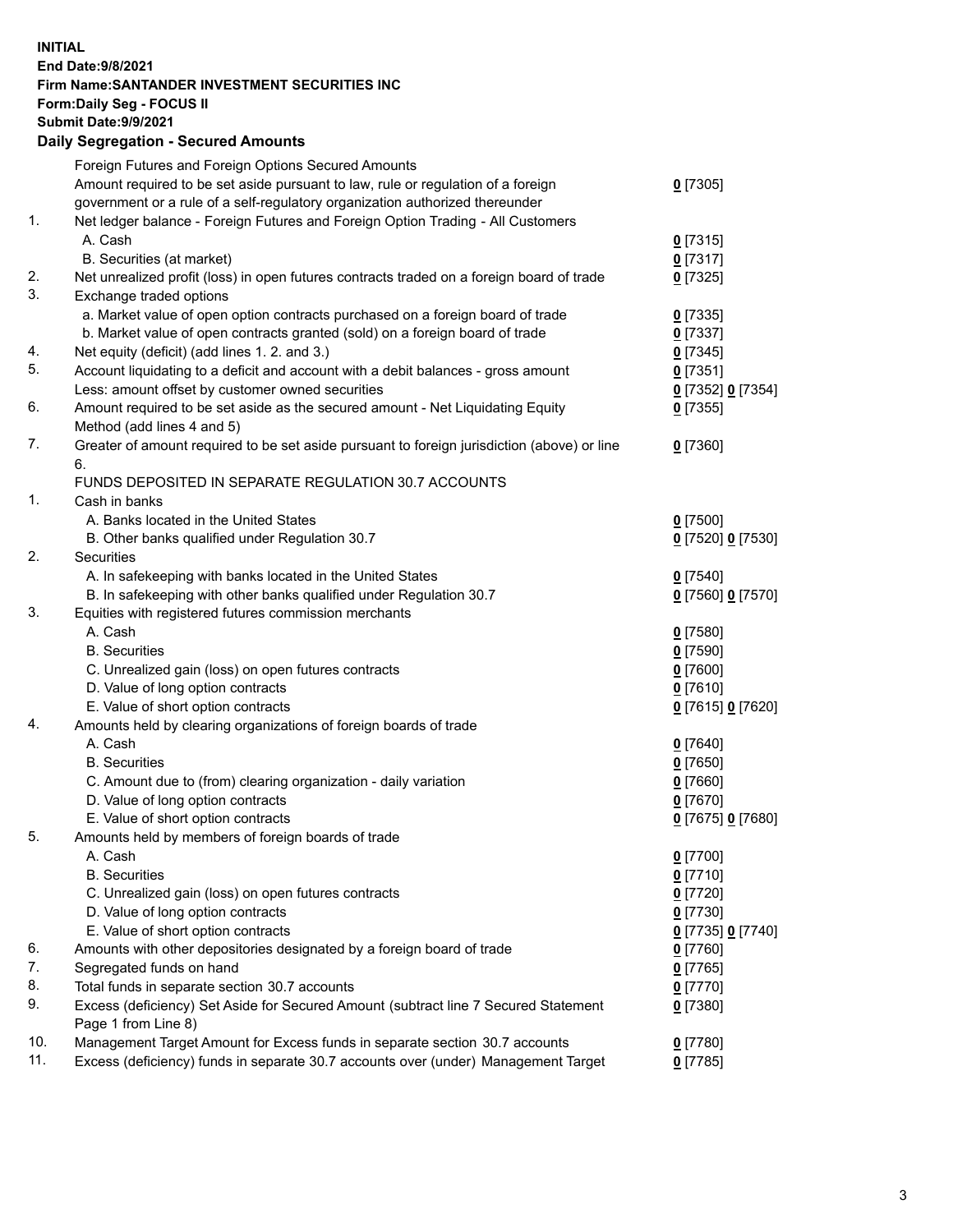| <b>INITIAL</b> | End Date: 9/8/2021<br>Firm Name: SANTANDER INVESTMENT SECURITIES INC<br>Form: Daily Seg - FOCUS II |                      |  |  |
|----------------|----------------------------------------------------------------------------------------------------|----------------------|--|--|
|                | Submit Date: 9/9/2021<br>Daily Segregation - Segregation Statement                                 |                      |  |  |
|                |                                                                                                    |                      |  |  |
| 1.             | SEGREGATION REQUIREMENTS(Section 4d(2) of the CEAct)<br>Net ledger balance                         |                      |  |  |
|                | A. Cash                                                                                            | 1,879,533,427 [7010] |  |  |
|                | B. Securities (at market)                                                                          | $0$ [7020]           |  |  |
| 2.             | Net unrealized profit (loss) in open futures contracts traded on a contract market                 | 370,709,237 [7030]   |  |  |
| 3.             | Exchange traded options                                                                            |                      |  |  |
|                | A. Add market value of open option contracts purchased on a contract market                        | 27,030,505 [7032]    |  |  |
|                | B. Deduct market value of open option contracts granted (sold) on a contract market                | 46,447,279 [7033]    |  |  |
| 4.             | Net equity (deficit) (add lines 1, 2 and 3)                                                        | 2,230,825,890 [7040] |  |  |
| 5.             | Accounts liquidating to a deficit and accounts with                                                |                      |  |  |
|                | debit balances - gross amount                                                                      | $0$ [7045]           |  |  |
|                | Less: amount offset by customer securities                                                         | 0 [7047] 0 [7050]    |  |  |
| 6.             | Amount required to be segregated (add lines 4 and 5)                                               | 2,230,825,890 [7060] |  |  |
|                | FUNDS IN SEGREGATED ACCOUNTS                                                                       |                      |  |  |
| 7.             | Deposited in segregated funds bank accounts                                                        |                      |  |  |
|                | A. Cash                                                                                            | 292,397,670 [7070]   |  |  |
|                | B. Securities representing investments of customers' funds (at market)                             | $0$ [7080]           |  |  |
|                | C. Securities held for particular customers or option customers in lieu of cash (at                | $0$ [7090]           |  |  |
|                | market)                                                                                            |                      |  |  |
| 8.             | Margins on deposit with derivatives clearing organizations of contract markets                     |                      |  |  |
|                | A. Cash                                                                                            | 2,010,866,908 [7100] |  |  |
|                | B. Securities representing investments of customers' funds (at market)                             | $0$ [7110]           |  |  |
|                | C. Securities held for particular customers or option customers in lieu of cash (at<br>market)     | $0$ [7120]           |  |  |
| 9.             | Net settlement from (to) derivatives clearing organizations of contract markets                    | 18,951,693 [7130]    |  |  |
| 10.            | Exchange traded options                                                                            |                      |  |  |
|                | A. Value of open long option contracts                                                             | 27,030,505 [7132]    |  |  |
|                | B. Value of open short option contracts                                                            | 46,447,279 [7133]    |  |  |
| 11.            | Net equities with other FCMs                                                                       |                      |  |  |
|                | A. Net liquidating equity                                                                          | $0$ [7140]           |  |  |
|                | B. Securities representing investments of customers' funds (at market)                             | 0 [7160]             |  |  |
|                | C. Securities held for particular customers or option customers in lieu of cash (at                | $0$ [7170]           |  |  |
|                | market)                                                                                            |                      |  |  |
| 12.            | Segregated funds on hand                                                                           | $0$ [7150]           |  |  |
| 13.            | Total amount in segregation (add lines 7 through 12)                                               | 2,302,799,497 [7180] |  |  |
| 14.            | Excess (deficiency) funds in segregation (subtract line 6 from line 13)                            | 71,973,607 [7190]    |  |  |
| 15.            | Management Target Amount for Excess funds in segregation                                           | 70,000,000 [7194]    |  |  |
| 16.            | Excess (deficiency) funds in segregation over (under) Management Target Amount                     | 1,973,607 [7198]     |  |  |
|                | <b>Excess</b>                                                                                      |                      |  |  |